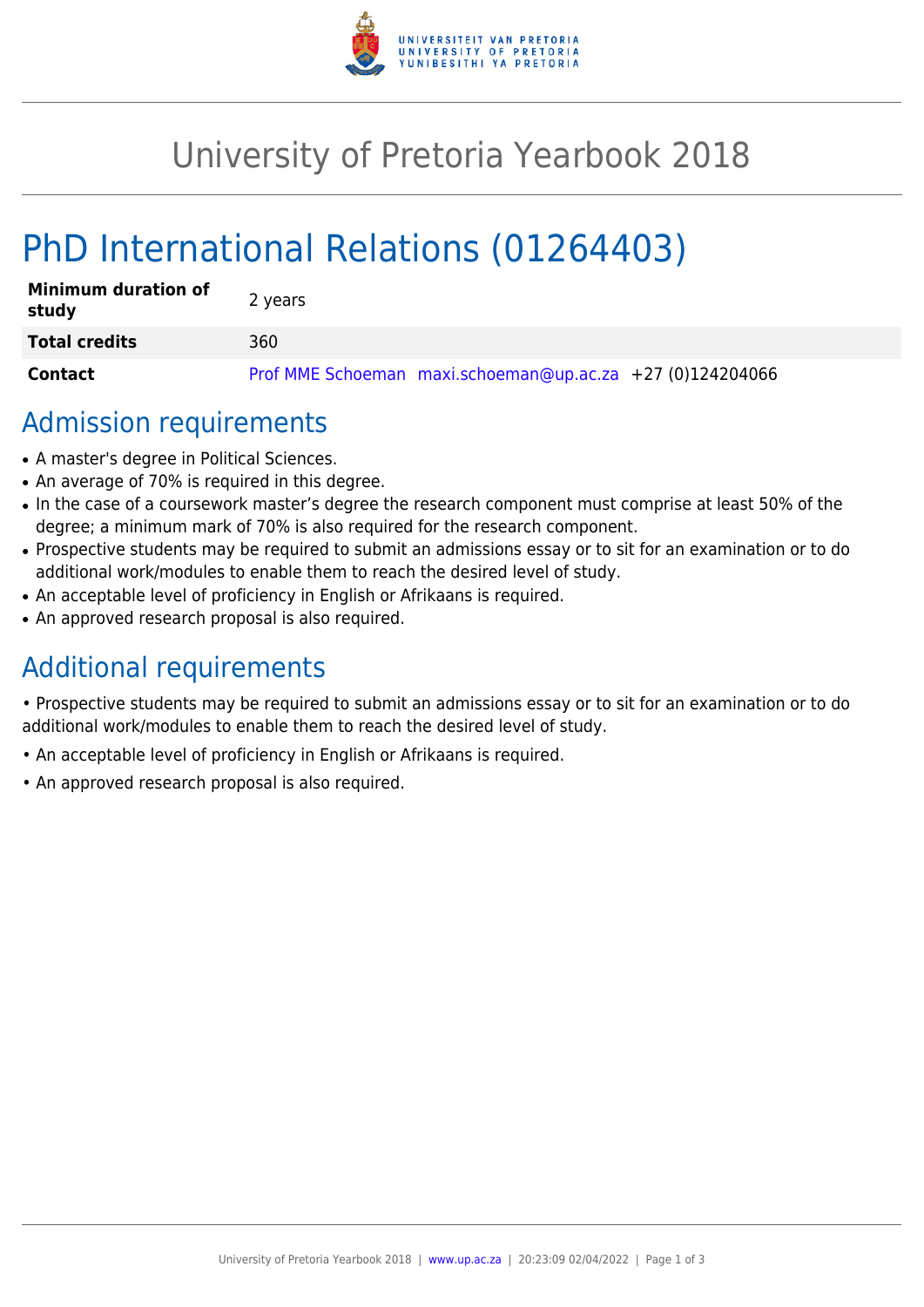

## Curriculum: Year 1

**Minimum credits: 360**

### **Core modules**

#### **Thesis: International relations 992 (IPL 992)**

| <b>Module credits</b>         | 360.00                                     |
|-------------------------------|--------------------------------------------|
| <b>Prerequisites</b>          | No prerequisites.                          |
| Language of tuition           | Separate classes for Afrikaans and English |
| <b>Department</b>             | <b>Political Sciences</b>                  |
| <b>Period of presentation</b> | Year                                       |

#### **Module content**

A research thesis, based on independent research done by the student on an approved topic in the broad field of international relations, is written under the guidance of a supervisor. The essence of the thesis is to provide proof of independent research and to make a contribution to the discipline of international relations.